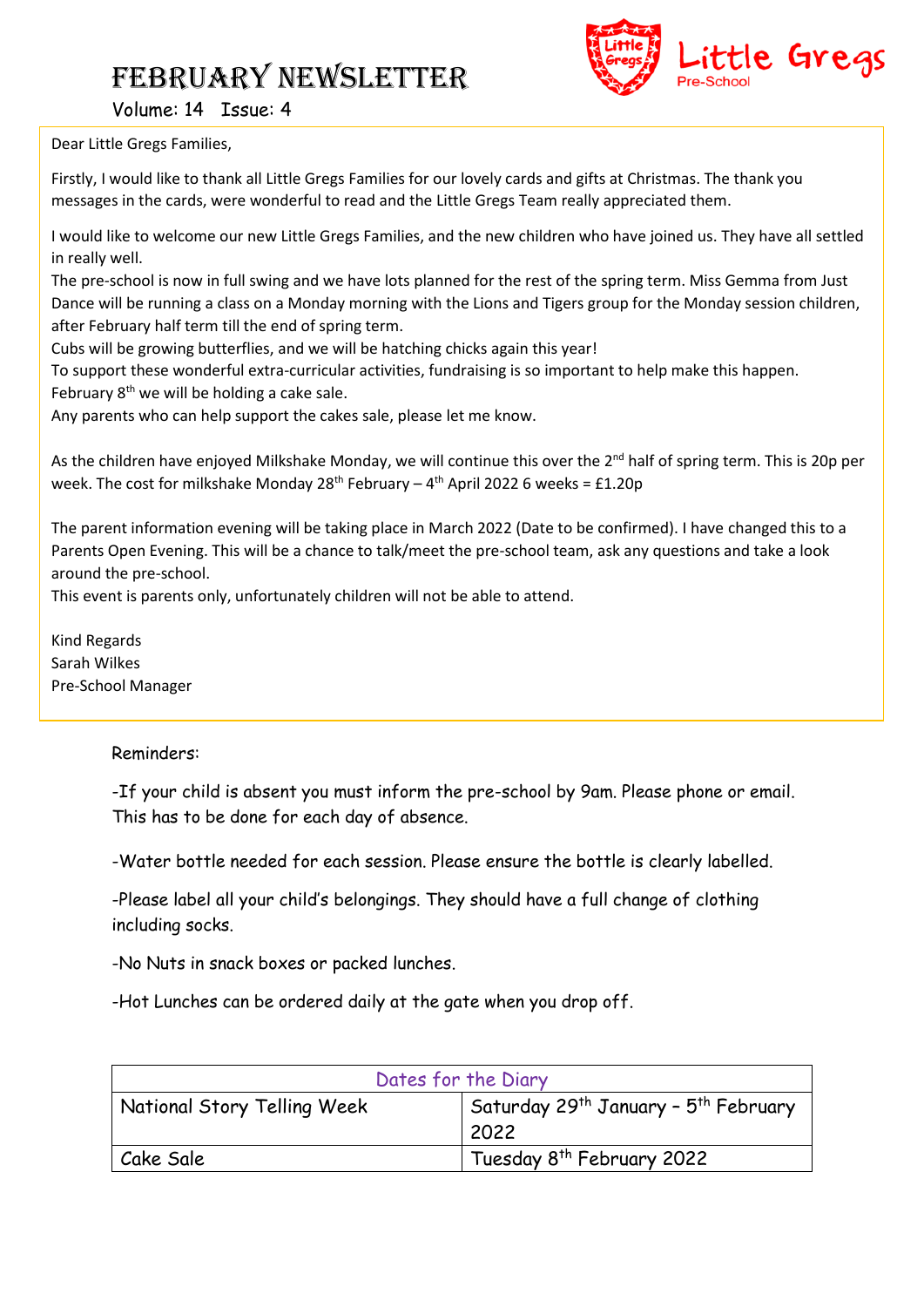

### Volume: 14 Issue: 4

| End of First Half of Spring Term | Friday 18 <sup>th</sup> February 2022                     |
|----------------------------------|-----------------------------------------------------------|
| February Half Term Break         | Monday 21st - 25th February 2022                          |
| Return to Pre-School             | Monday 28 <sup>th</sup> February 2022                     |
|                                  | Just Dance with Miss Gemma - Lions                        |
|                                  | & Tigers 'Children in Monday AM                           |
|                                  | sessions only'                                            |
| Teacher Training Day - Closed to | Friday 1st April 2022                                     |
| Children                         |                                                           |
| End of Spring Term               | Friday 8 <sup>th</sup> April 2022                         |
| Easter Half Term Break           | Monday 11 <sup>th</sup> - 22 <sup>nd</sup> April 2022     |
| Return to Pre-school             | Monday 25 <sup>th</sup> April 2022                        |
| Bank Holiday Pre-School Closed   | Monday 2 <sup>nd</sup> May 2022                           |
| Teacher Training Day - Closed to | Friday 27th May 2022                                      |
| Children                         |                                                           |
| Half Term                        | Monday 30 <sup>th</sup> May - Friday 3 <sup>rd</sup> June |
|                                  | 2022                                                      |
| Return to Pre-School             | Monday 6 <sup>th</sup> June 2022                          |
| Last Day of Summer Term          | Thursday 21st July 2022                                   |

#### **Cubs**

So far this half term, the Cubs have been sharing favourite story books. They have thoroughly enjoyed "Three Little Pigs" and "Going on a Bear Hunt". We have built our own dens, acted both stories out on the field, made bears, pigs, a big wolf and cooked up some delicious tomato pastry wheels.

For the rest of the half term, we will be sharing sea creature stories and the "Gingerbread Man".

We are working hard on encouraging your children to try to tell us the stories once they are familiar with them, to build on their language skills. We are also introducing prepositional language for their understanding and use. For Maths, we are practicing our counting skills, colours and shapes.

From Cubs Team.

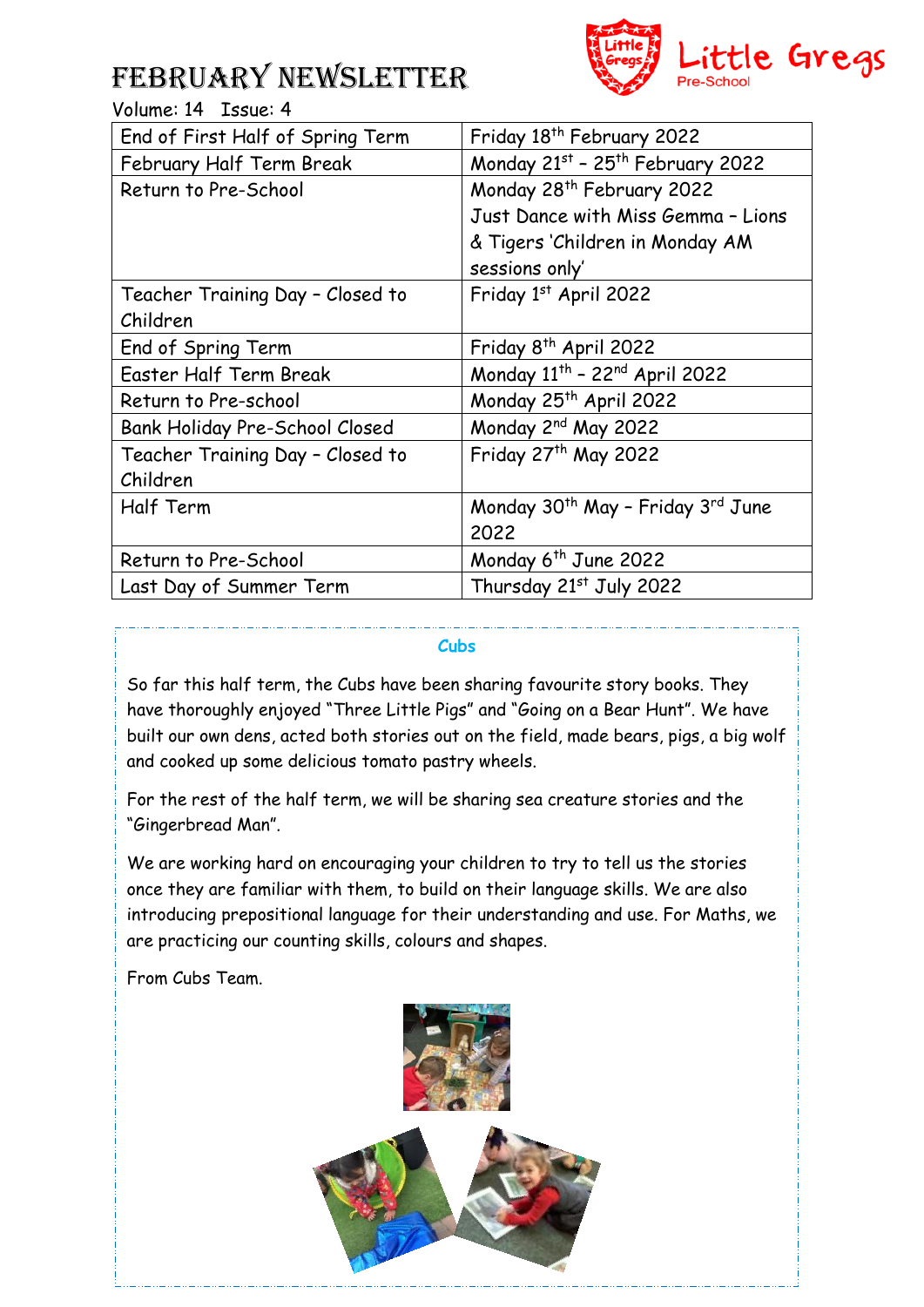

Volume: 14 Issue: 4

### **Lions and Tigers**

This term we have been exploring our local community 'Stratford upon Avon'. In the role-play area we have had a hairdressers and café. Outside role play is a garage, the children helped to make a petrol pump. The children have been developing their communication and language and literacy skills in the role-play area.

We also enjoyed a walk around Stratford town and enjoyed snack at waterside. The children were able to share their own experiences of the different places we saw in town. Another walk took us to St Gregory's Church and we talked about why we may visit the church. After looking at the windows we made our own stain glass pictures for the pre-school windows.

For Maths, we have been exploring number and shapes. While out in the local community, we have explored shapes and numbers that are around us in the wider environment. This helps support our learning that numbers and shapes are all around us.

P.E with Andy has been great fun. We have been developing our catching, throwing and balancing skills. P.E also supports our listening skills, to ensure we can follow his instructions.

To support our fine motor skills, we have been developing our scissor control. Cutting out different shapes, or following lines to cut.

For snack we have made our own sandwiches and crispy cakes.

From

Lions and Tigers Team